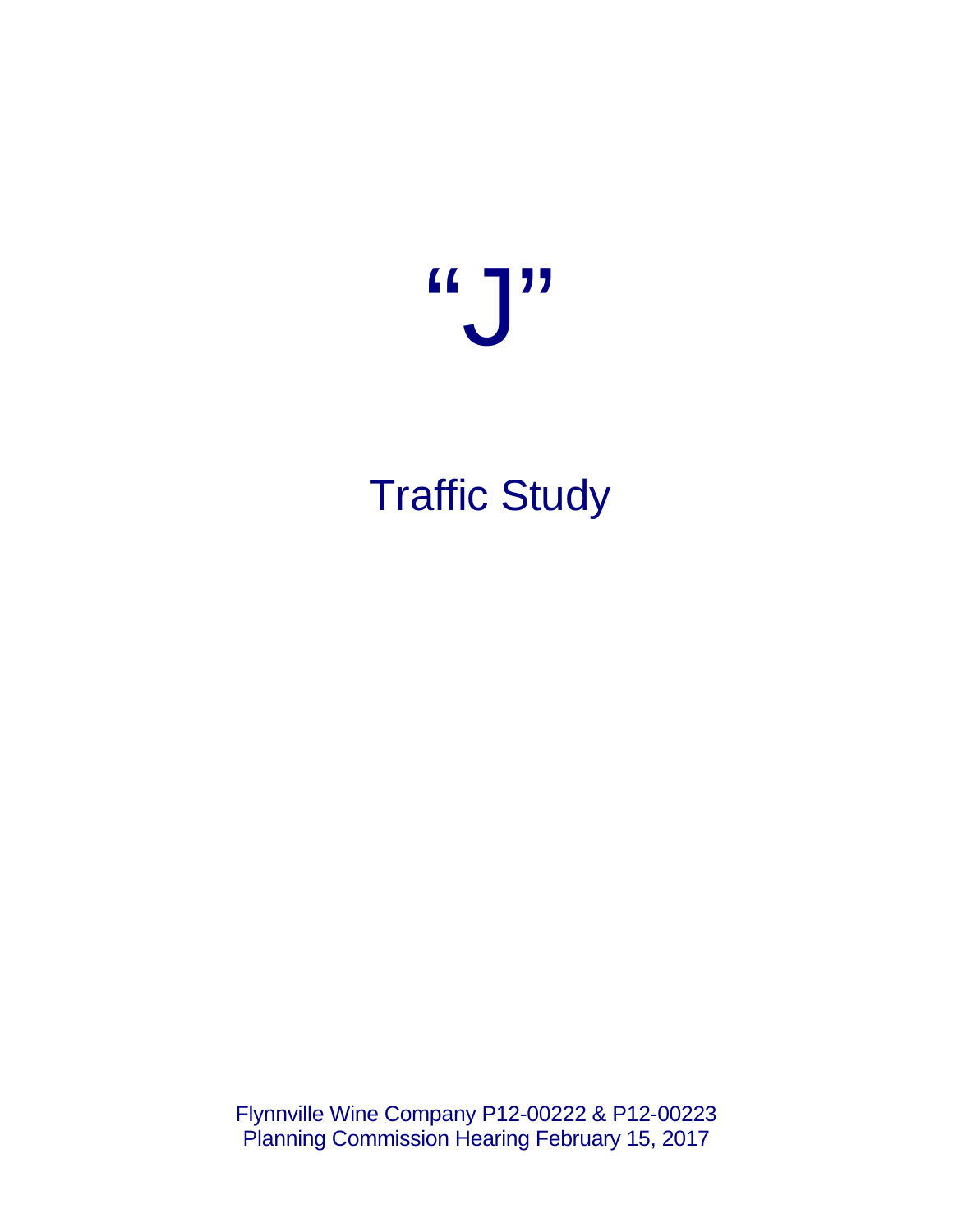

September 10, 2015

Mr. Dan Pina Flynnville Wine Company c/o PD Properties 955 Vintage Avenue St. Helena, CA 94574

# **RE: Updated Trip Generation Analysis for the Proposed Flynnville Winery Project**

Dear Mr. Pina:

This letter report provides an updated trip generation analysis for the proposed Flynnville Winery project off of State Route 29 at Maple Lane. This study reflects our discussions with your planning consultant (Mr. Jeff Redding, AICP), our preliminary review of the new project description, and correspondence from Mr. Rick Marshall (Napa County Deputy Director of Public Works). The following sections outline the previous and new project characteristics, calculate the new daily and peak hour trip generation, and assign the new project trips to SR-29. Finally, new proposed project trip generation was compared to "existing," "near-term," and "cumulative" average daily traffic (ADT) volumes along SR-29 adjacent to the proposed project site.

**Previous Project Site Analysis (2013)** 

A focused traffic analysis for proposed winery uses was conducted for the project site in September, 2013 (*Omni-Means, Ltd., Focused Traffic Analysis for the Proposed Flynnville Winery Project—Located at SR-29/Maple Lane in Napa County, 2013*). This traffic analysis evaluated existing traffic operations at the proposed project driveway intersections off SR-29 at Maple Lane and Drew Drive. In addition, the analysis covered project trip generation, vehicle sight distance/speeds, and the effects of proposed project traffic on existing, near-term, and cumulative roadway and intersection operation.

With regard to previously proposed winery uses, the winery was evaluated with an annual production of 300,000 gallons. It was estimated that there would be an average of 300 visitors on a weekday and 500 visitors on a weekend (by appointment only). Employment would equate to 30 weekday employees and 20 weekend employees. During the crush/harvest season, employment would remain constant at 30 employees. During the non-harvest season, the winery would generate 5 weekly truck trips or approximately 1 per day. During the harvest season, the project would have generated 30 daily truck trips. Overall, the proposed project was estimated to generate 328 weekday daily trips (120 PM peak hour) and 418 weekend daily trips (109 mid-day peak hour).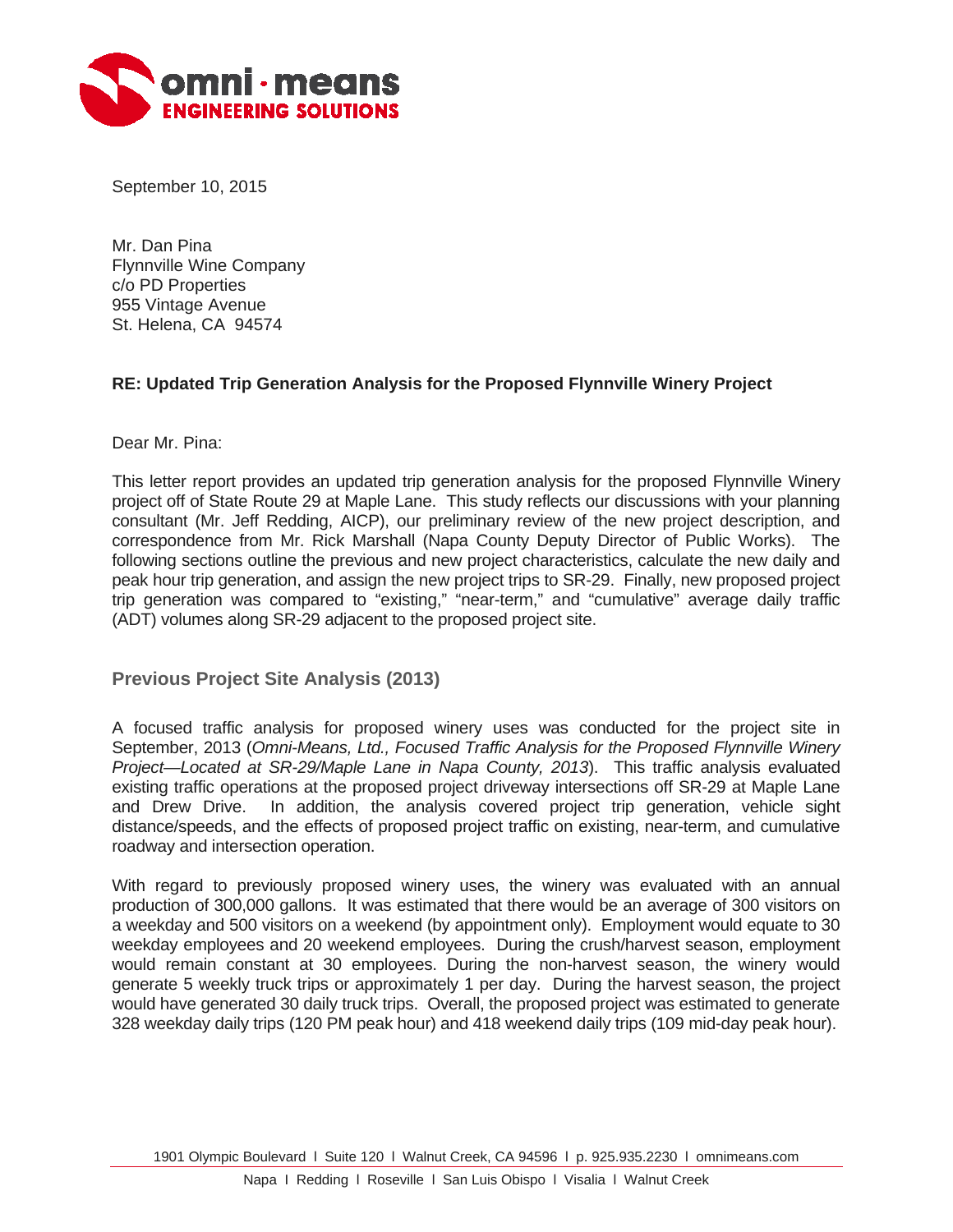# **New Proposed Project Characteristics (2015)**

Based on the most recent use permit application filed for the proposed Flynnville Winery project overall production, visitation, and employment would be significantly reduced from previously proposed levels.<sup>i</sup> As proposed, the following production, employment, and visitation levels would be expected:

- Production: 60,000 gallons per year
- Visitation: 25 (average/maximum weekday), 25 (average/maximum weekend)
- **Employment:**<sup>ii</sup> 24 Full-Time (weekday), 24 Full-Time (weekend)

As shown above, all proposed winery production, visitation, and employment levels would be reduced from previous 2013 levels. In addition, the winery proposes to have 25 visitors per day and this would be considered both an average and maximum level (it is the winery's intent not to exceed 25 visitors per day).

In addition to "normal" weekday and weekend activities associated with proposed winery uses, there would also be marketing events planned throughout the year and these would include the following:

- Six (6) events per year up to 25 persons;
- Six (6) events per year up to 50 persons;
- Three (3) events per year up to 100 persons.

The application indicates that all marketing events would be conducted during off-peak commute hours.

# **New Project Trip Generation**

Based on the proposed new project description, the expected weekday and weekend peak hour and daily traffic volumes have been calculated and are shown in Table 1 (attached). Employee peaking factors and auto occupancy rates for visitors are based on recent winery research conducted by the Napa County Conservation, Development, and Planning Department.<sup>iii</sup> Based on a 60,000 gallon winery with 24 full-time employees and 25 daily visitors, the proposed project would be expected to generate 93 weekday daily trips with 32 weekday PM peak hour trips (4 in, 28 out). During a typical weekend (Saturday), the project would be expected to generate 91 daily trips with 29 mid-day (afternoon) peak hour trips (14 in, 15 out).

Based on standard auto occupancy rates used by the County, the largest marketing event for the project with an attendance of 100 persons would generate 91 (46 in, 45 out) event trips. These events are typically of sufficient duration in length that the inbound and outbound trips occur in separate hours, thus the number for trips on the street network at one time are half of the total volume. These events would be held outside of typical peak traffic periods (during the middle of the day or later than 6:00 p.m.).

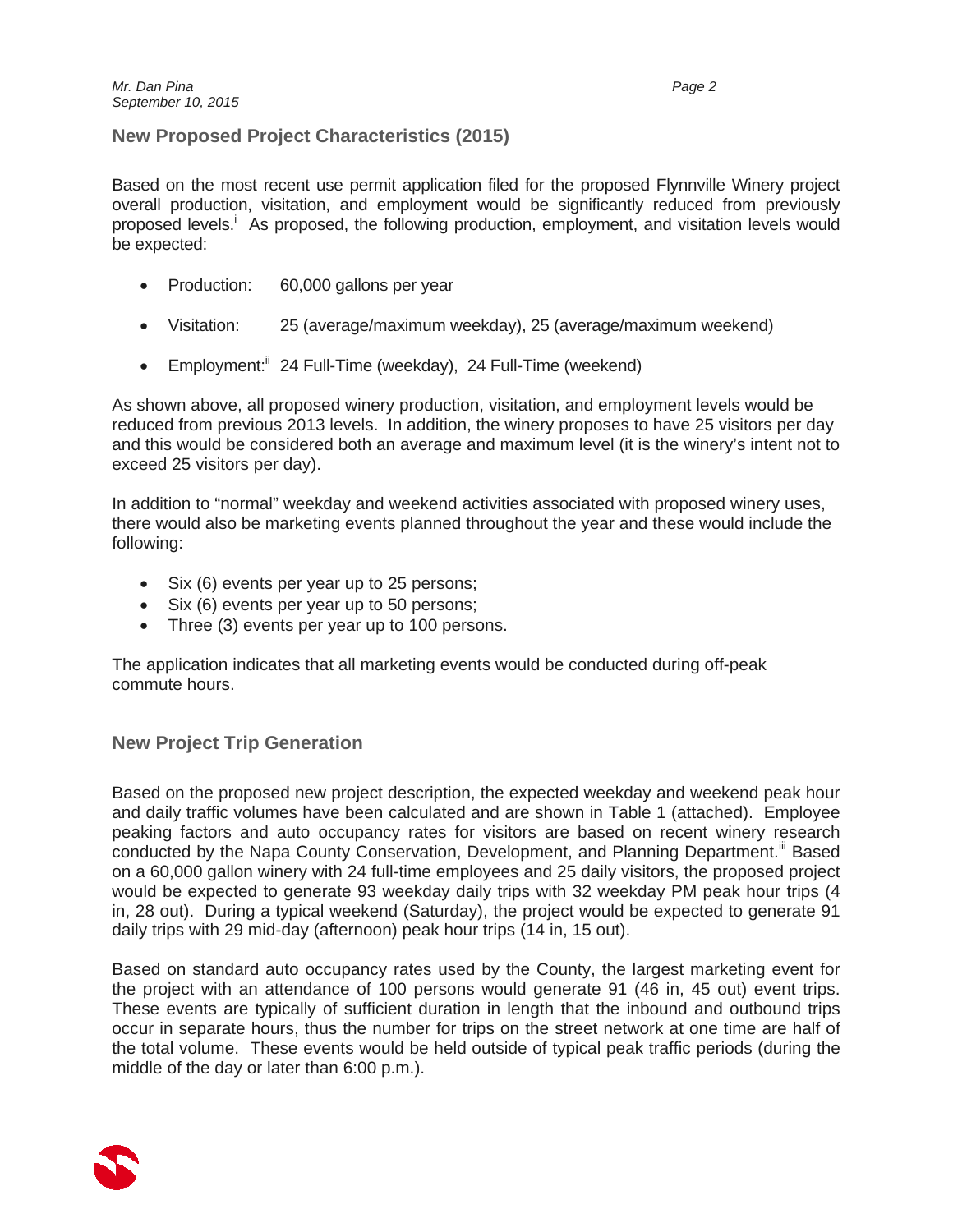#### **TABLE 1 DAILY, PEAK HOUR, AND LARGE EVENT TRIP GENERATION: PROPOSED FLYNNVILLE WINERY PROJECT**

| <b>Weekday Daily Traffic:</b>                             |     |                          |
|-----------------------------------------------------------|-----|--------------------------|
| 25 visitors/2.6 persons per vehicle x 2 one-way trips     | $=$ | 19 daily trips           |
| 24 full time employees x 3.05 one-way trips               | $=$ | 73 daily trips           |
| 0 part-time employees x 1.90 one-way trips                | =   | 0 daily trips            |
| 60,000 gallons/1,000 x .009 daily trucks x 2 o-w trips    | $=$ | 1 daily trips            |
| <b>Total Weekday Daily Trips</b>                          | $=$ | 93 daily trips           |
| <b>Weekday PM Peak Hour Traffic:</b>                      |     |                          |
| (19 daily visitor trips + 1 daily truck trip) x 0.38 peak | $=$ | 8 peak hour trips        |
| 24 full time employees x 1 trip/employee                  | $=$ | 24 peak hour trips       |
| <b>Total Weekday PM Peak Hour Trips</b>                   | $=$ | 32 trips (4 in, 28 out)  |
| <b>Weekend (Saturday) Daily Traffic:</b>                  |     |                          |
| 25 visitors/2.8 persons per vehicle x 2 one-way trips     | $=$ | 18 daily trips           |
| 24 full time employees x 3.05 one-way trips               | $=$ | 73 daily trips           |
| 0 part-time employees x 1.90 one-way trips                | $=$ | 0 daily trips            |
| <b>Total Weekend (Saturday) Daily Trips</b>               | $=$ | 91 daily trips           |
| Weekend (Saturday) Peak Hour Traffic:                     |     |                          |
| 18 daily visitor trips x 0.25 peak                        | =   | 5 peak hour trips        |
| 24 full time employees x 1 trip/employee                  | $=$ | 24 peak hour trips       |
| 0 part-time employees/2                                   | $=$ | 0 peak hour trips        |
| Total Weekend (Saturday) Peak Hour Trips                  | =   | 29 trips (14 in, 15 out) |
| <b>Largest Marketing Event - Additional Traffic</b>       |     |                          |
| 6 event staff x 2 one-way trips per person                | $=$ | 12 event trips           |
| 100 visitors / 2.8 visitors per vehicle x 2 o-w trips     | $=$ | 71 event trips           |
| 4 trucks x 2 one-way trips                                | $=$ | 8 event trips            |
| <b>Total Largest Event Marketing Trips:</b>               | =   | 91 event trips           |

*Source: Production, employee, and visitor data provided by Mr. Tom Faherty (project representative) and Mr. Jeffery Redding (Planning Consultant, August, 2015. Daily and peak hour calculations based on County of Napa, Conservation, Development, and Planning Department, "Use Permit Application Package," Napa County Winery Traffic Generation Characteristics, 2015.* 

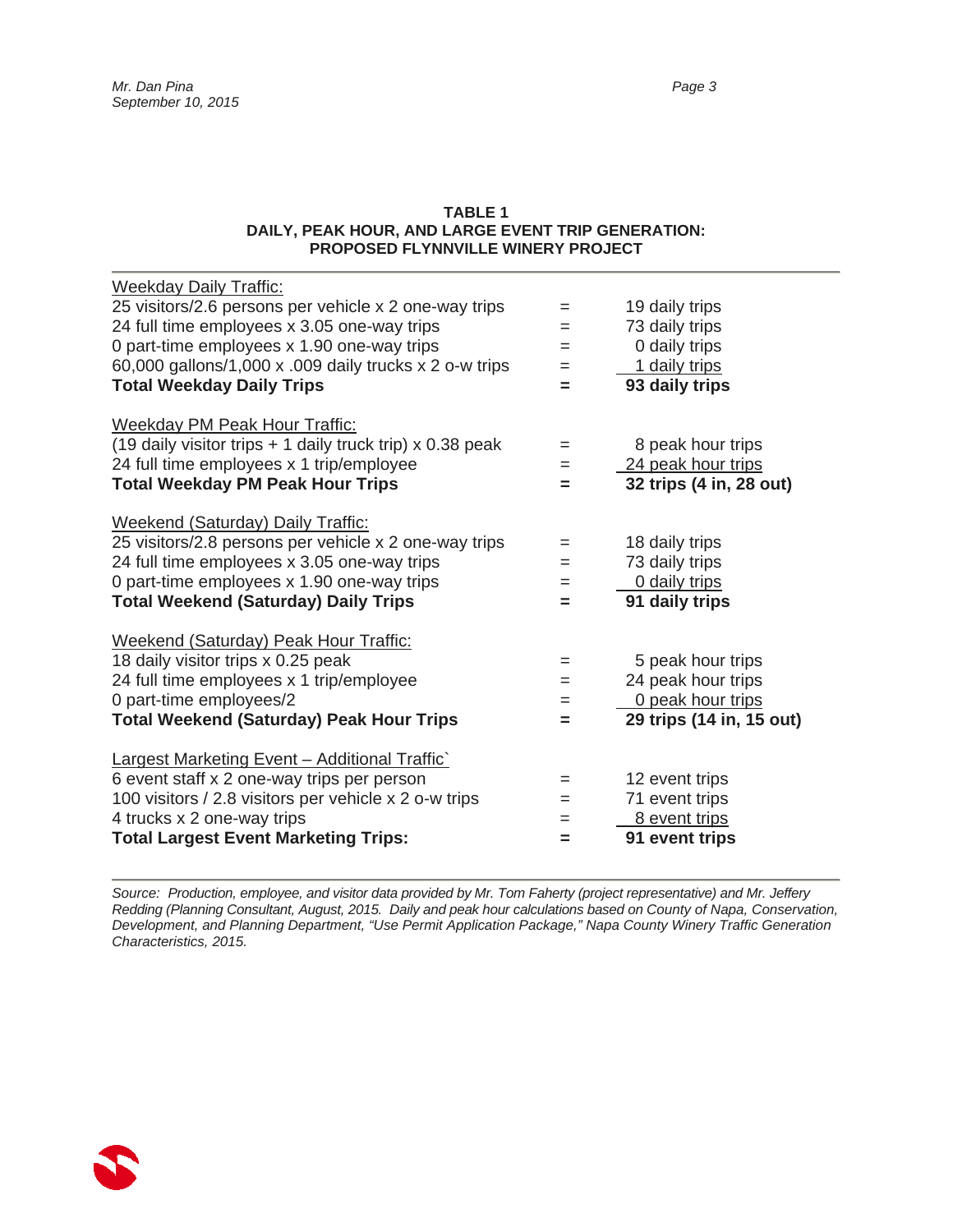# **New Project Trip Assignment on State Route 29 (St. Helena Highway)**

New daily and peak hour project trips from the revised Flynnville Winery project were assigned to SR-29 based on existing traffic data and previous transportation analyses.<sup>iv</sup> Proposed project trips were distributed at Maple Lane onto SR-29 with 70% to/from the south and 30% to/from the north (based on the existing intersection traffic flow at the Maple Lane-Drew Lane intersections at SR-29).

## *a. Existing Plus Project Conditions*

The project would be expected to add approximately 65 daily trips south of the site and 28 daily trips north of the site on SR-29. This would represent an increase of less than one percent (0.0049% or 0.5%) of the daily volumes on SR-29 adjacent to the site. The combined existing plus project volume of 13,265 daily trips would remain within the carrying capacity of a two lane rural highway with conditions equivalent to LOS 'C'.

## *b. Near-Term Plus Project Conditions*

Under near-term (no project) conditions, daily traffic volumes on SR-29 would increase to 13,426 ADT maintaining LOS C conditions. Similar to existing plus project conditions, the project would be expected to add approximately 65 daily trips south of the site and 28 daily trips north of the site on SR-29 resulting in 13,491 ADT. This would represent an increase of less than one percent (0.0048% or 0.5%) of the daily volumes on SR-29 adjacent to the site.

## *c. Year 2030 Cumulative Plus Project Conditions*

Under year 2030 cumulative (no project) conditions, daily traffic volumes on SR-29 would increase to 27,150 ADT in the project site vicinity representing LOS F operating conditions. The addition of project-related traffic to cumulative SR-29 volumes would not change these operating conditions. The proposed project would represent less than one percent (0.23%) of the cumulative daily volumes on SR-29 adjacent to the site.

# **Summary**

The proposed Flynnville Winery project's reduced 2015 activity levels for wine production, employment, and visitation would be significantly lower than levels proposed in the Year 2013. As a result, daily trip generation from the proposed project would represent less than one (1) percent of overall ADT on SR-29/128 in the project vicinity under existing, near-term, and/or year 2030 cumulative conditions.

We trust this updated trip generation analysis for the proposed Flynnville Winery project will provide further information related to the project's Use Permit Application with Napa County. Please contact us should you have any comments or questions.